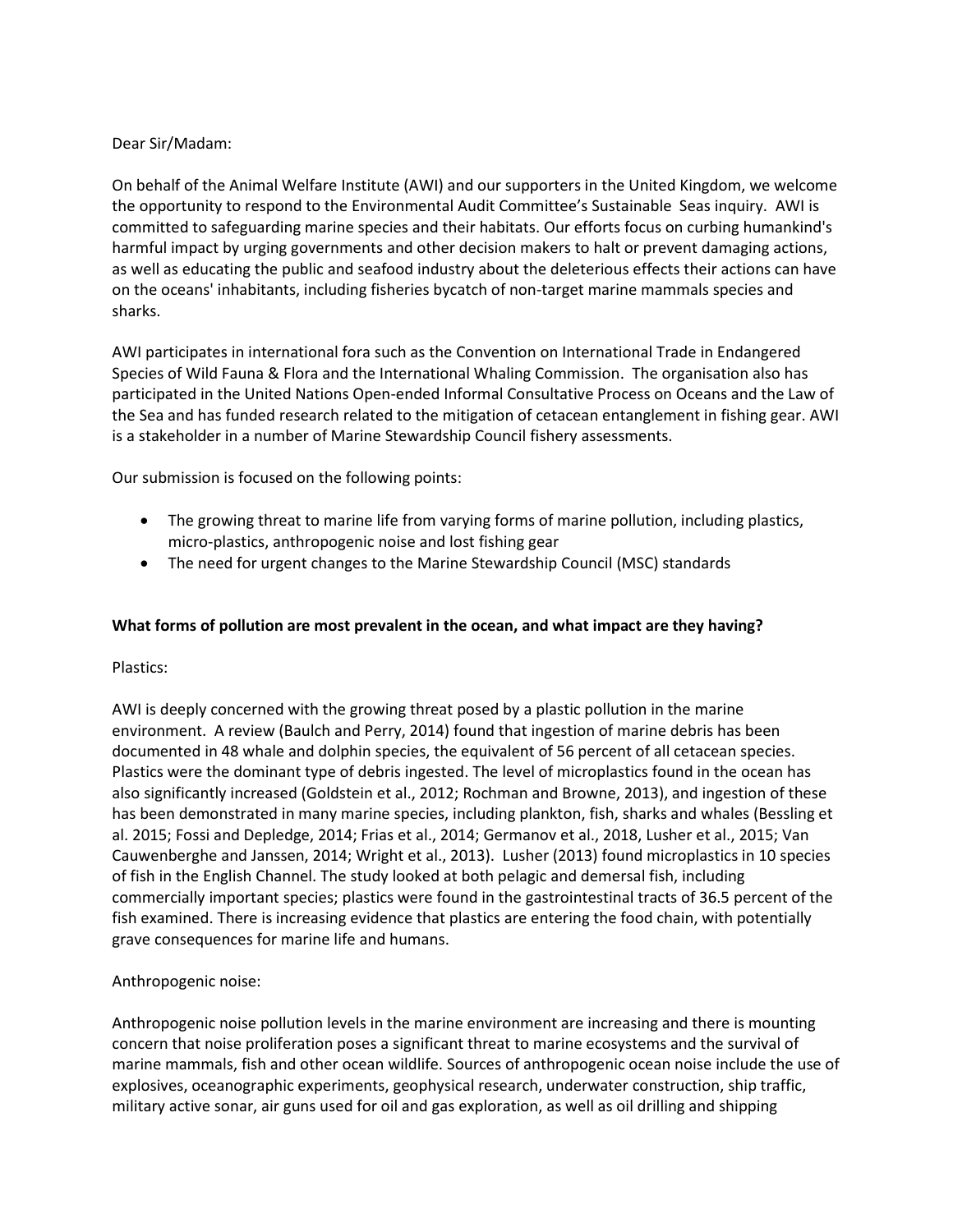activities (Kunc et al., 2015). These activities are known to cause behavioural changes in marine mammals, and they also have been linked to stranding events in the UK and around the globe (Dolman et al., 2011; Simmonds et al., 2014; Morell et al., 2015). Baleen whales are sensitive to seismic testing at distances of a kilometer, and odontocetes at varying ranges. Seismic testing for oil and gas development has been associated with displacement and disruptions in infraspecific communications that can impact the whales' reproduction, feeding and navigation (Di lorio and Clark, 2009; Parsons et al 2009; Castellote et al. 2010; Hatch et al., 2010 and Prideaux and Prideaux, 2013).

### Fishing gear:

Lost and abandoned fishing gear is also of concern. Derelict fishing gear is a major marine debris issue that can have a deleterious effect on marine life. Discarded and abandoned nets, ropes, and monofilament or multi-monofilament fishing gear continue to catch fish. This gear entangles marine animals, seriously injuring them and preventing them from hunting food. Lost or discarded gear can continue to impact animals for months and even years after being lost (IWC, 2013). It has been estimated that more than 640,000 tonnes of fishing gear is lost each year (GGGI, 2018), and this lost gear impacts critically endangered species such as the vaquita porpoise and the North Atlantic right whale.

# **How effective are the Marine Stewardship Council's ecolabel and fishery certification scheme at ensuring fisheries are sustainable?**

It is our view that many fisheries assessed via the MSC certification process have not been subject to an adequate review of information available on bycatch of non-target species. Often the Conformity Assessment Body (CAB) involved in an assessment fails to provide a robust and consistent evidence base for bycaught and Endangered, Threatened and Protected (ETP) species. There appears to be a great deal of subjectivity in interpreting evidence and deciding on the severity of impacts of a given fishery, to the detriment of non-target species affected by that fishery.

For many species of marine mammals and pelagic sharks, there is a lack of available stock assessments, leading to a high level of uncertainty as to their status. The scoring guidelines under MSC Principle 2 aim to maintain bycaught secondary and ETP species above a "biological based limit" where the fishery does not hinder recovery. However, given that in-depth stock assessments are not available, it means that biologically based safe limits have not been established, often making current MSC guidelines under Principle 2 impossible to apply.

Even when CABs involved in the certification process acknowledge a lack of data, fisheries have still been recommended to receive the MSC stamp of approval. The Aker Biomarine and Rimfrost krill fisheries were certified despite the fact that the CABs acknowledged that there was no annual or updated stock assessment of krill available at that time, "just new assessments of old data sometimes with fresh assumptions or different interpretations of parameters" as well as an acknowledgment that rapid climate change in the Antarctic has a "direct causal relationship between variability in sea-ice cover, krill recruitment, prey availability and predator foraging ecology". The fact that populations of krill dependent Antarctic species such as whales remain depressed was noted by the CAB in the Rimfrost fishery, yet the fishery was certified (Ainley and Pauly, 2014; Hønneland et al., 2015a and Hønneland et al., 2015b).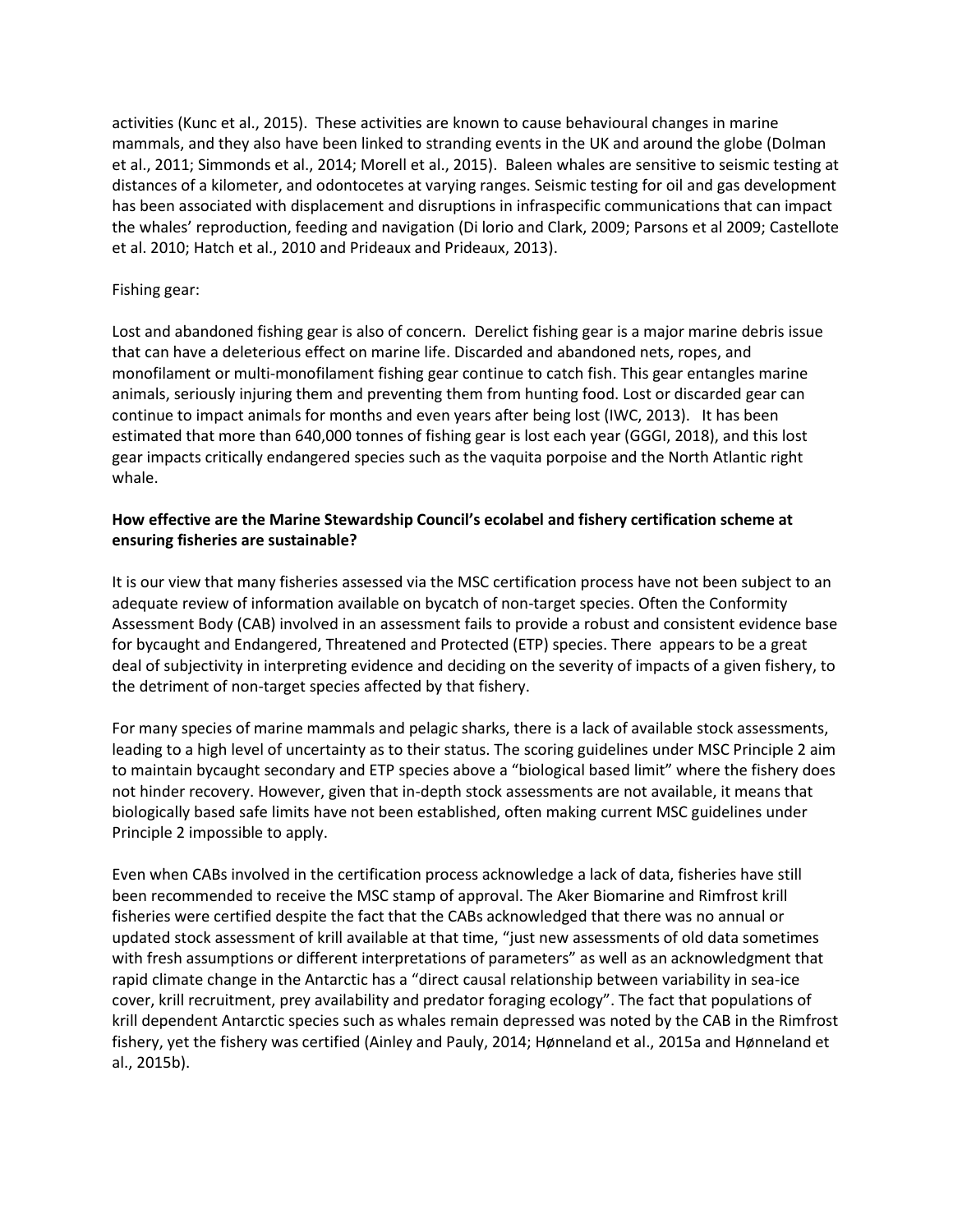In 2017, the MSC certified St. Lawrence snow crab fishery in Canada was responsible for the deaths of critically endangered North Atlantic right whales, estimated to number roughly 450 animals (Seafood Source 2017 and NOAA 2018). The mortalities in 2017 exceeded a biologically safe removal level (NOAA 2017). Whilst this fishery is currently suspended from using the MSC ecolabel, a number of other MSC certified lobster and snow crab fisheries that overlap with the right whales' range remain certified, despite the potential for cumulative impacts of these fisheries on this endangered species.

The CAB for one of these MSC certified fisheries, for Gulf of Maine lobster, acknowledged in its certification report that, "[t]he assessment team has no doubt that lobster fisheries in the United States, including the Gulf of Maine lobster fishery, pose a significant risk to endangered large whales"(SAI Global, 2016). The assessment body recently acknowledged the mortality events stating "new information has indicated that changes to scoring is necessary under the ETP component, in regards to impacts on North Atlantic Right Whales (NARWs) in particular…" (SCS Global, 2018).

AWI is a member of the Make Stewardship Count coalition which submitted a letter to the Marine Stewardship Council raising concerns about its Standard (Make Stewardship Count, 2018a). We urge the Committee to ensure that the MSC Standard is urgently reviewed in order to guarantee that it addresses all cumulative impacts —both fishery and environmental— on target, bycatch, endangered, threatened and protected species and vulnerable marine ecosystems such as sea grass and corals.

The coalition is calling on the MSC to ensure that its claims of sustainability for its fisheries is evidence based and transparent, and that all data used by the CABs in their decision making process is available to stakeholders and that the certification and surveillance audit processes are impartial. Regarding the latter, we note our concerns that CABs are paid for by the very fisheries that they are assessing.

MSC should be required to agree on a definition for 'sustainability' based on input provided by a panel of independent experts as part of its wider Standard review. This definition should undergo regular review to ensure that the Standard continues to address best practice conservation measures, and to adjust to the rapidly changing state of the world's oceans due to climate change, increased marine pollution, fisheries impacts, increases in anthropogenic noise, etc.. The coalition is also concerned at the expense involved and lack of objectivity in the MSC Objections process.

Another concern is the failure of CABs to ensure that fisheries fulfill conditions placed upon them at the time of certification. A report by the SeaChoice coalition, analysed Canadian MSC certified fisheries and found that once the blue tick label has been awarded:

" there is little change to fishery practices that directly improves their environmental impacts on habitat, non-target species and ecosystem function. There are also increasing concerns with timeline extensions and flexible interpretations of the application of Standard requirements that may be reducing MSC's credibility…" (SeaChoice, 2018).

It is rare that a fishery is suspended due to a failure to fulfill conditions, especially for Principle 2 issues.

The MSC should forbid the entry of fisheries catching top-predators and fisheries involving the deliberate encirclement of cetaceans and whale sharks, as it does with fisheries that involve the use of dynamite and poison. In 2017, the MSC certified a Mexican tuna fishery that deliberately sets on dolphins, killing and seriously injuring hundreds, if not thousands of dolphins each year (Make Stewardship Count, 2018c).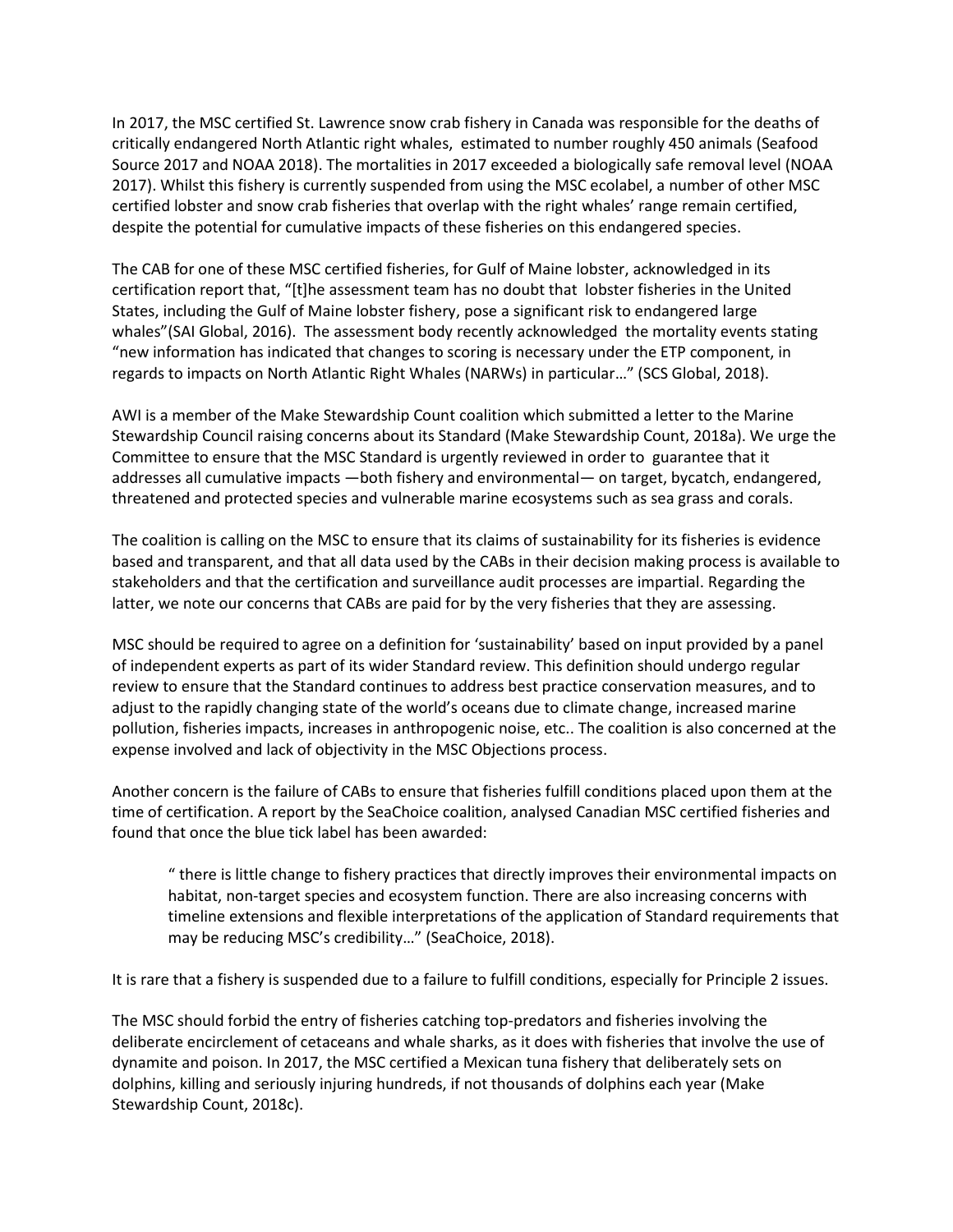Rewarding such behaviour is antithetical to the public perception of the MSC ecolabel, as recently shown in a 2018 YouGov poll of the public in the UK, Germany, France and Switzerland (Make Stewardship Count, 2018b). With regard to shark finning, despite the fact that this is not meant to take place under the current MSC Standard, this practice is known to occur (Make Stewardship Count, 2018c).

Further, regarding ethical considerations, we are concerned that MSC has certified fisheries in Norway in which vessels and/or processing companies listed as MSC certificate shareholders are also engaged in commercial whaling.

# **What more could the Government do to promote a sustainable blue economy?**

There continues to be a lack of data on the impacts of plastic and micro-plastic ingestion on a number of marine species, and information on related mortality rates is only available for a few species and regions. There is also a need for further information on plastic-related pathology in stranded or entangled animals. To address these gaps, it is suggested that the UK government increase its support for such studies, particularly in economically challenged Commonwealth countries and Overseas Territories.

AWI urges the government to support efforts to build robust evidence of fishing gear losses and entanglement data, as well as research into the development of well-informed best fishing practices. We refer the Environmental Audit Committee to the work of the Cambridge-based International Whaling Commission's working group on Human Induced Impacts and its recently founded Bycatch Mitigation Initiative [\(https://iwc.int/bycatch\)](https://iwc.int/bycatch).

Notably, the government's failure to include ghost fishing gear in its January 2018 plan to address the plastics crisis is disconcerting. As the Department of Environment, Food, and Rural Affairs is a member of the Global Ghost Gear Initiative, this oversight is difficult to understand. We strongly urge the Government to rectify this situation by acknowledging the extent of the problem and to support initiatives that seek solutions to the challenges posed to the marine environment by ghost gear and bycatch.

While these concerns and deficiencies need to be addressed, we commend Parliament for the decision taken to ban all single-use plastic items from Westminster as of 2019, and urge the Government to follow the example set by Westminster by continuing to introduce measures that will do away with such items.

Thank you for your consideration of the points raised above, and we would be happy to answer any further questions members of the Environmental Audit Committee might have.

Sincerely,

Kate O'Connell Marine Wildlife Consultant Animal Welfare Institute kate.oconnell@balaena.org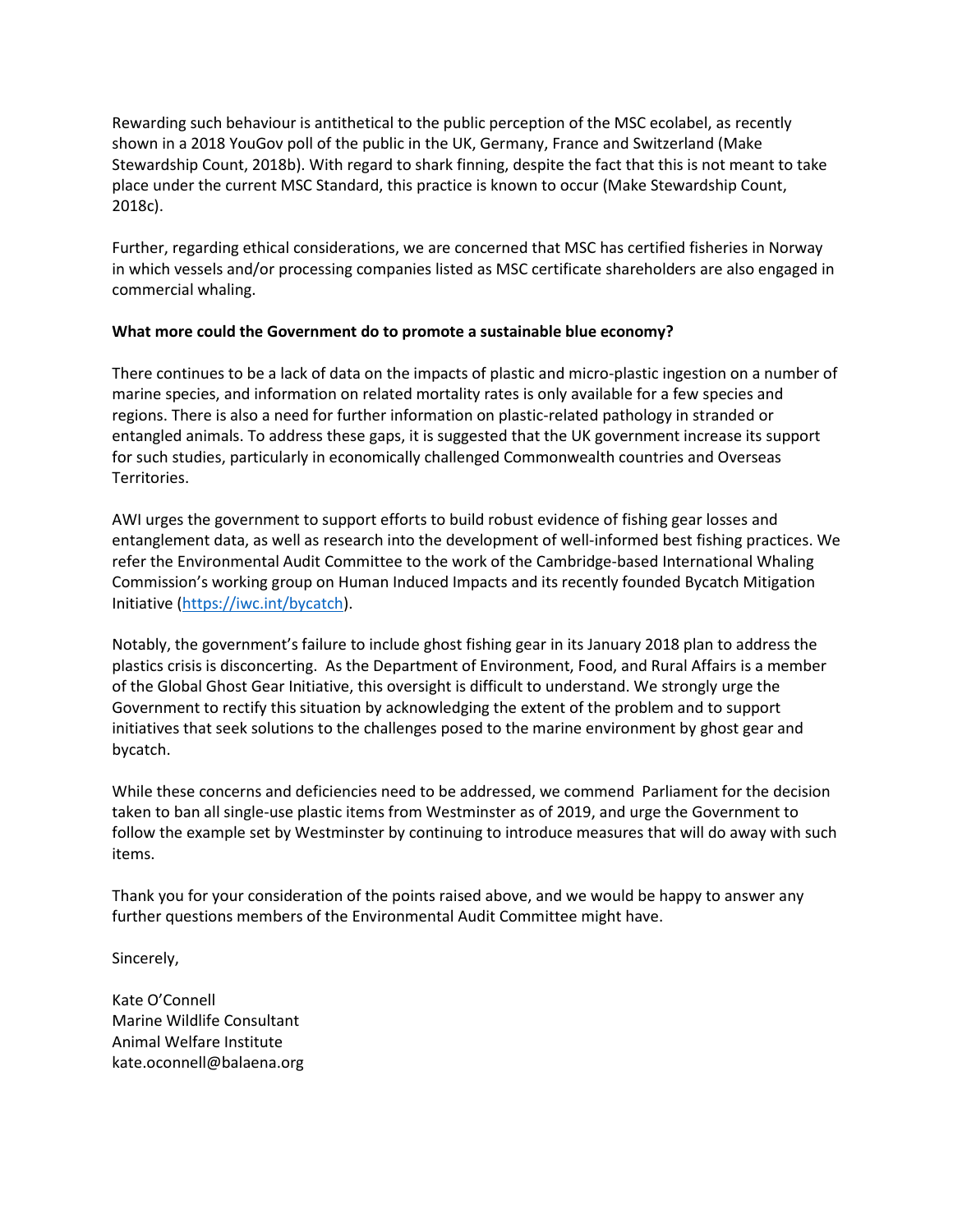References:

Ainley, D.G. and Pauly, D. 2014. Fishing down the food web of the Antarctic continental slope and shelf. Polar Record 50(1): 92-107.

Arnold, S. and Roebuck, K. What's behind the label? Assessing the impact of MSC and ASC Seafood Certifications in Canada. Sea Choice, September 2017. 32 pp. Available at <http://www.seachoice.org/wp-content/uploads/2017/09/Seachoice-ASCMSC-Report-Online.pdf>

Baulch, S. and Perry, C. 2014b. Evaluating the impacts of marine debris on cetaceans. Marine Pollution Bulletin 80(1): 210-21. [Available at: [http://dx.doi.org/10.1016/j.marpolbul.2013.12.050\]](http://dx.doi.org/10.1016/j.marpolbul.2013.12.050).

Besseling, E., Foekema, E. M., Van Franeker, J. A., Leopold, M. F., Ku ̈hn, S., Bravo Rebolledo, E. L., Heße, E., et al. 2015. Microplastic in a macro filter feeder: Humpback whale *Megaptera novaeangliae*. Marine Pollution Bulletin 96: 248–252.

Castellote, M. Clark, C.W. and Lammers M.O. 2010. Potential negative effects in the reproduction and survival on fin whales (Balaenoptera physalus) by shipping and airgun noise. International Whaling Commission report SC/62/E3 – 2010.

Di Iorio, L., and Clark, C.W. 2009, Exposure to seismic survey alters blue whale acoustic communication. Biology Letters Volume 6:51-54.

Hatch, L. T., Clark, C. W., Van Parijs, S. M., Frankel, A. S. and Ponirakis, D. W. 2012. Quantifying Loss of Acoustic Communication Space for Right Whales in and Around a U.S. National Marine Sanctuary. Conservation Biology 26: 983–994. doi:10.1111/j.1523-1739.2012.01908.

Dolman, S., Parsons, E. C. M., and Wright, A. J. 2011. Cetaceans and military sonar: a need for better management. Marine Pollution Bulletin 63: 1–4. doi: 10.1016/j.marpolbul.2011.04.036.

Fossi, M.C. and Depledge, M.H. 2014. Do plastics pose a threat to marine environment and human health? . The use of large vertebrates as a sentinels of the marine ecosystem. Marine Environmental Research. Available a[t http://dx.doi.org/10.1016/j.marenvres.2014.06.001.](http://dx.doi.org/10.1016/j.marenvres.2014.06.001)

Fossi, M.C., Panti, C., Guerranti, C., Coppola, D., Giannetti, M., Marsili, L. and Minutoli, R. 2012. Are baleen whales exposed to the threat of microplastics? A case study of the Mediterranean fin whale (*Balaenoptera physalus*). Marine Pollution Bulletin 64(11): 2374-79.

Frias, J.P.G.L., Otero, V. and Sobral, P. 2014. Evidence of microplastics in samples of zooplankton from Portuguese coastal waters. Marine Environmental Research 95: 89-95. [Available at: [http://dx.doi.org/10.1016/j.marenvres.2014.01.001\]](http://dx.doi.org/10.1016/j.marenvres.2014.01.001).

Germanov, E., Marshall, A.D., Bejder, L., Fossi, M.C. and Lonergan, N.R. 2018. Microplastics: No Small Problem for Filter-Feeding Megafauna. Trends in Ecology & Evolution Volume 33, Issue 4, 227-237.

GGGI (Global Ghost Gear Initiative). Frequently asked questions. Available at <https://www.ghostgear.org/faq-page> Accessed 14 May, 2018.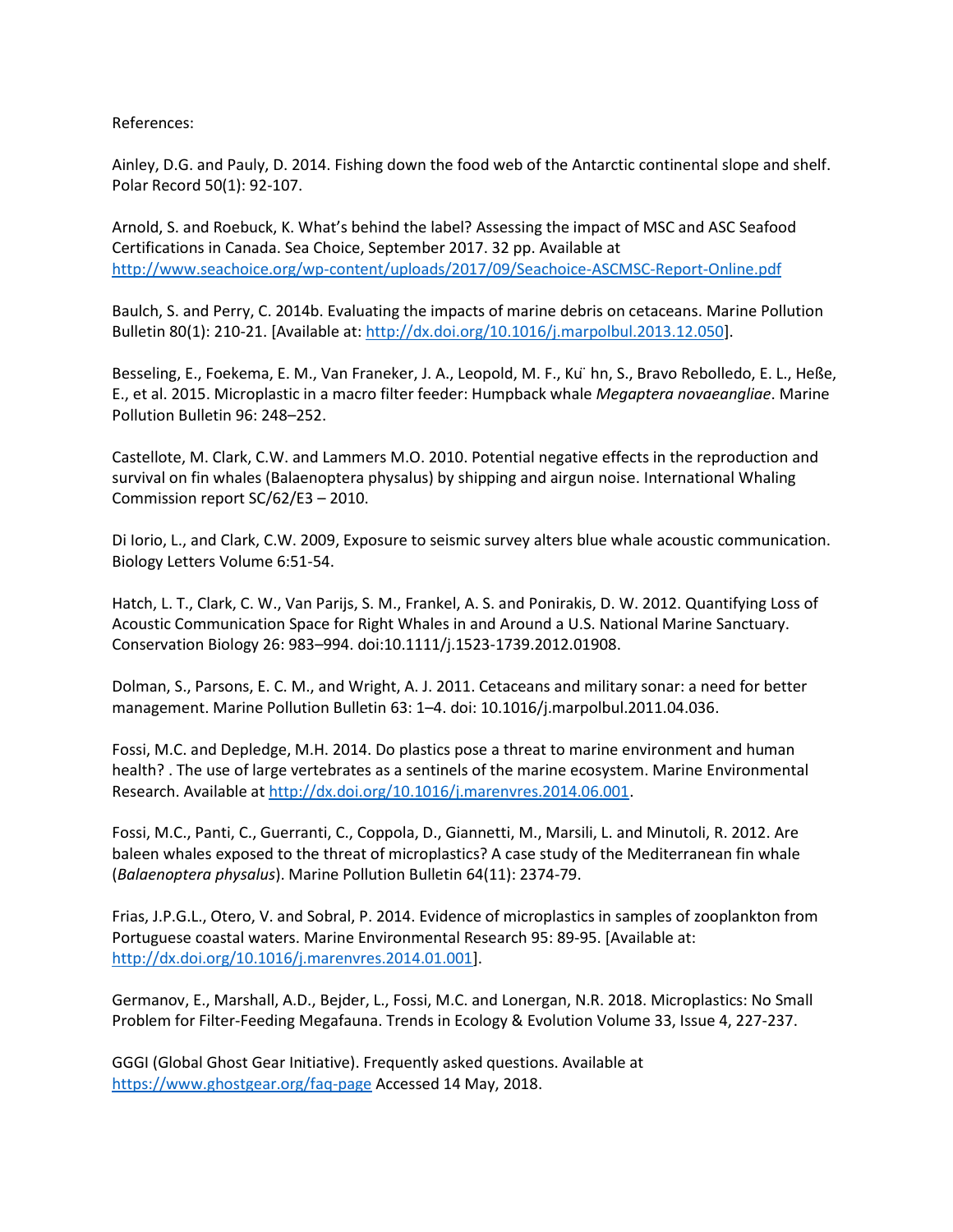Goldstein, M., Rosenberg, M. and Cheng, L. 2012. Increased oceanic microplastic debris enhances oviposition in an endemic pelagic insect. Biology Letters 8(5): 817-20.

Hønneland, G., et.al. 2015. Aker Biomarine Antarctic Krill Fishery -MSC Public Certification Report. Food Certification International Ltd, January 2015. 167pp. 20150116-PCR\_v2-KRI001.

Hønneland, G., et.al..2015. Olympic Seafood Antarctic Krill Fishery – MSC Public Certification Report. Food Certification International Ltd, August 2015. 2015082-PCR-KRI481.

International Whaling Commission. 2013. Report of the 2013 IWC Scientific Committee Workshop on Marine Debris. IWC/SC/65a/Rep06.

Kunc, H., McLaughlin, K. and Schmidt, R. 2016. Aquatic noise pollution: implications for individuals, populations, and ecosystems Proceedings Royal Society B 2016 283 20160839; DOI: 10.1098/rspb.2016.0839.

Lusher, A. L., Hernandez-Milian, G., O'Brien, J., Berrow, S., O'Connor, I., and Officer, R. 2015. Microplastic and macroplastic ingestion by a deep diving, oceanic cetacean: The True's beaked whale Mesoplodon mirus. Environmental Pollution 199: 185–191.

Lusher, A.L., McHugh, M. and Thompson, R.C. 2013. Occurrence of microplastics in the gastrointestinal tract of pelagic and demersal fish from the English Channel. Marine Pollution Bulletin 67: 94-9.

Make Stewardship Count. 2018a. Letter to Dr. Werner Kiene and Mr. Rupert Howe, January 2018. Available a[t http://www.make-stewardship-count.org/wp-content/uploads/2018/02/Open-Letter-to-](http://www.make-stewardship-count.org/wp-content/uploads/2018/02/Open-Letter-to-MSC_FINAL_January-2018.pdf)[MSC\\_FINAL\\_January-2018.pdf](http://www.make-stewardship-count.org/wp-content/uploads/2018/02/Open-Letter-to-MSC_FINAL_January-2018.pdf)

Make Stewardship Count. 2018b. Consumer trust in Marine Stewardship Council Certification hangs in the balance: New Consumer poll results on sustainable seafood label in four European Countries released. 25 April 2018. Available a[t http://www.make-stewardship-count.org/wp](http://www.make-stewardship-count.org/wp-content/uploads/2018/04/press-release-26-04-2018.pdf)[content/uploads/2018/04/press-release-26-04-2018.pdf](http://www.make-stewardship-count.org/wp-content/uploads/2018/04/press-release-26-04-2018.pdf)

Make Stewardship Count. 2018c. "PNA Skipjack and Yellowfin Purse Seine Fishery" in Annex: Critical Requirements Necessary to Improve Marine Stewardship Council Principle 2. Page 7. Available at [http://www.make-stewardship-count.org/wp-content/uploads/2018/02/Annex-to-Open-Letter-to-](http://www.make-stewardship-count.org/wp-content/uploads/2018/02/Annex-to-Open-Letter-to-MSC_FINAL_January-2018.pdf)[MSC\\_FINAL\\_January-2018.pdf](http://www.make-stewardship-count.org/wp-content/uploads/2018/02/Annex-to-Open-Letter-to-MSC_FINAL_January-2018.pdf)

Morell, M., Brownlow, A., Shadwick, R. E., and André, M. 2015. "Evidence of acoustic trauma in longfinned pilot whale (September 2012 mass stranding, Scotland)," in Marine Mammal Conservation: From Local to Global. 29th Annual Conference of the European Cetacean Society, 23–25 March 2015, Available at:

[http://www.europeancetaceansociety.eu/sites/default/files/gallery/ECS2015\\_3\\_ProgrammeAndAbstrac](http://www.europeancetaceansociety.eu/sites/default/files/gallery/ECS2015_3_ProgrammeAndAbstracts.pdf) [ts.pdf](http://www.europeancetaceansociety.eu/sites/default/files/gallery/ECS2015_3_ProgrammeAndAbstracts.pdf)

NOAA (National Oceanic and Atmospheric Administration). 2017. North Atlantic Right whale (Eubalaena glacialis): Western Atlantic Stock. Potential Biological Removal at page 12. Available at [https://www.nefsc.noaa.gov/publications/tm/tm241/8\\_F2016\\_rightwhale.pdf](https://www.nefsc.noaa.gov/publications/tm/tm241/8_F2016_rightwhale.pdf)